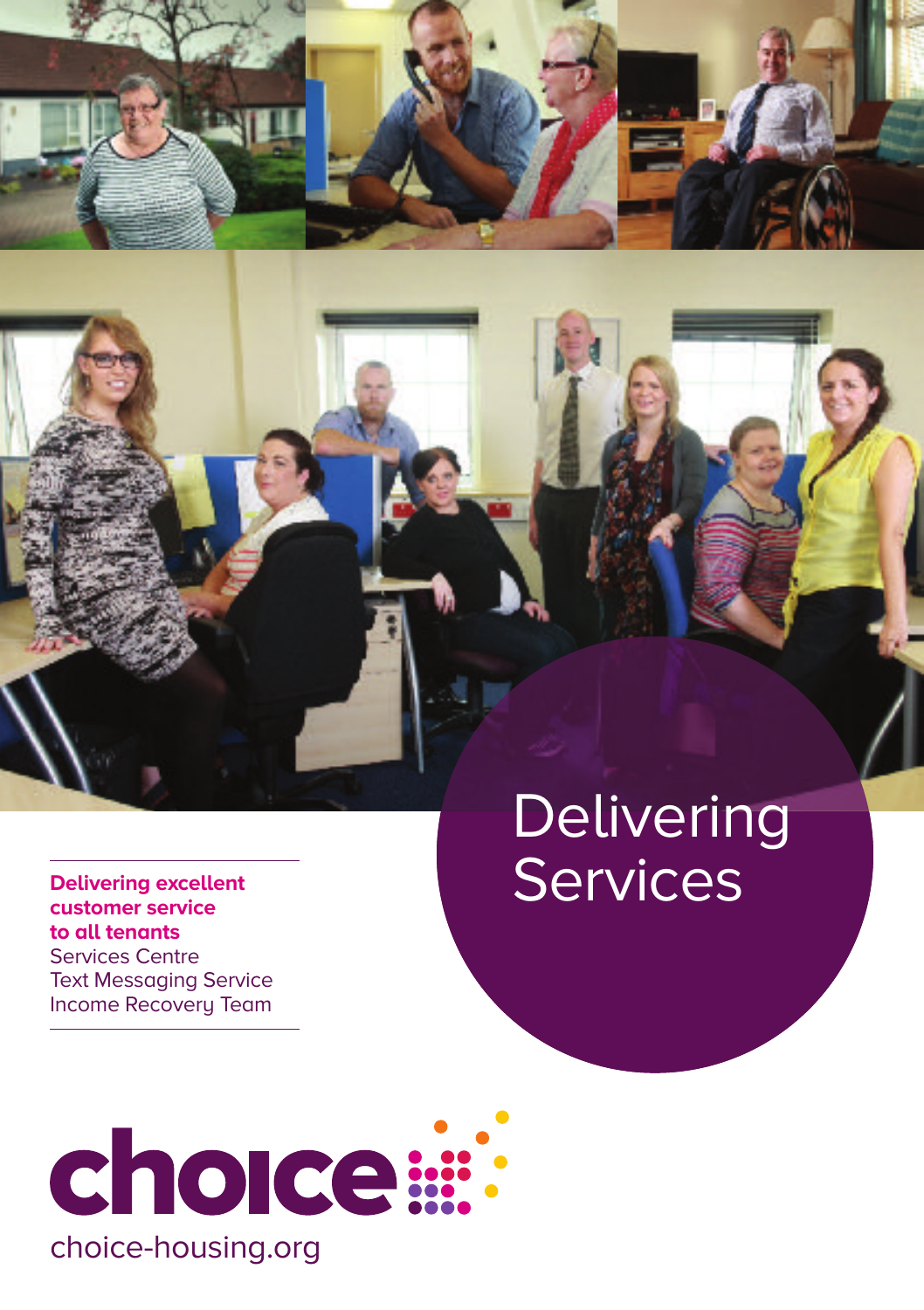### Our Services Centre is here for you

Choice are committed to delivering excellent customer service to our tenants. The Services Centre provides a frontline contact point for tenants to report their repairs. It is a one stop shop, with all customer advisors trained to the highest standards to provide an efficient and helpful service to our tenants.

#### For all your housing repairs and enquiries Services Centre **0300 111 2211**

*Emmeline Johnston (Services Centre Team Leader) explaining the live call statistics to Rita Murray (Tenants' Forum representative).*

 $7.5%$ 

Annage Ans Time

 $20.5$ 

JВ

Lost Calls

Agent

**Dalling** Co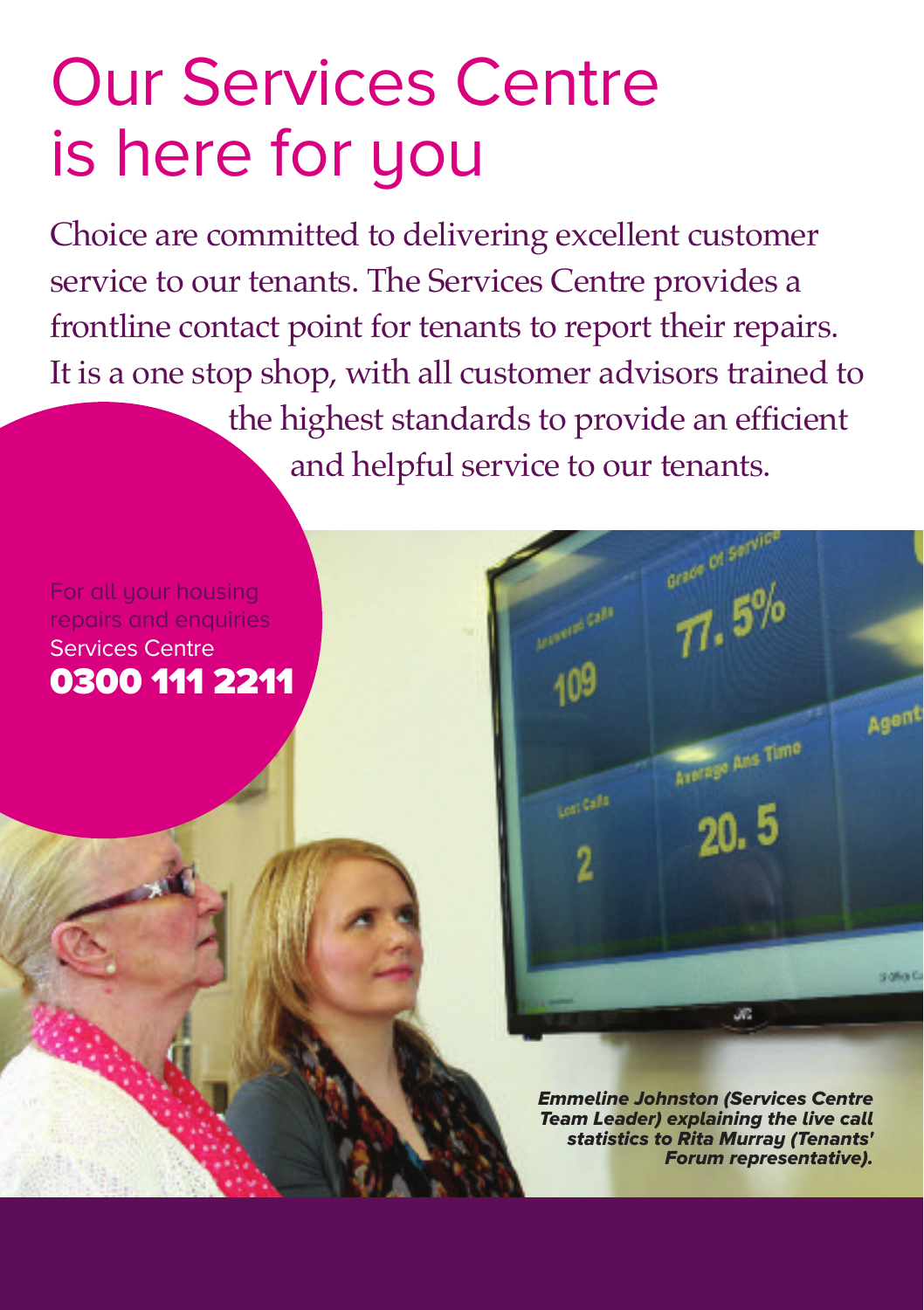#### Our Commitment to You

**Contacting Choice to report a repair or housing management enquiry is now easier than ever by calling the Services Centre.**

We have introduced a local call rate number that will put you straight through to our Services Centre advisors.

The Services Centre advisors are multi skilled and can resolve many of your enquiries immediately. If your enquiry is of a more complex nature we will ask your Housing or Property Services Officer to contact you directly.

Customer care is highly important to us and we will do everything possible to ensure that you are fully satisfied with our service.

All calls are tracked and recorded from the first second you call the Centre and monitored until fully resolved by the advisor, Housing or Property Services Officer.

Choice has set high standards in improving and developing our service to tenants and this call tracking facility will help us to provide tenants with a more responsive service.

#### Repair Requests

We deal with all your property repair needs, from logging the repair through to following up with our contractors to ensure that the work is done in a timely fashion. All repairs are categorised as emergency, urgent or routine; each with an attached time frame for your repair to be completed in.

#### Repairs Inspections

To ensure that your repair is completed to the highest standard, we may have a skilled Property Services Officer contact you to inspect or assess your repair request.

#### Make a Complaint

Choice aims to offer the highest standard of Customer Service, however sometimes things can go wrong. You can contact the Services Centre for an informal discussion about the issue you are unhappy about. We will try to sort out your problem quickly and to your satisfaction. If you are not happy with the steps already taken, or you would rather refer the problem to someone else, please ask to be put through to our Customer Services Officer who will register your complaint.

The Officer will send you a letter of acknowledgement and pass your complaint to the Chief Executive. The Chief Executive or one of our Directors will investigate the problem and get back to you with a response within 14 working days.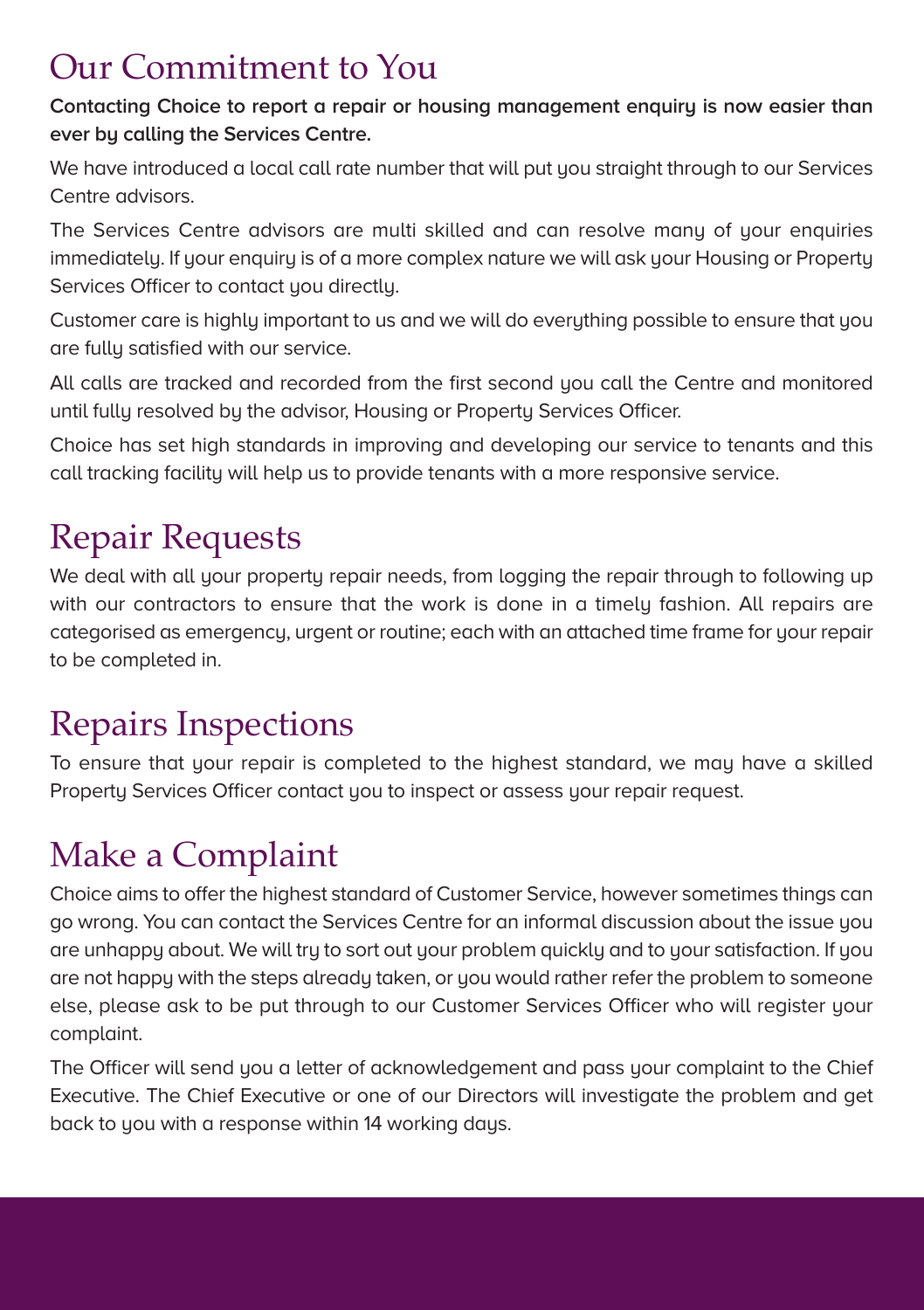#### Housing Applications

We can provide you with an information pack on the housing application procedure, and provide further information on properties that we currently have available.

#### Housing Transfers

If you are interested in moving to another property, we can provide you with the application pack and will then process your application for you.

#### Housing Benefit Information

From how to apply, to where to apply, we can provide you with Housing Benefit forms and detailed assistance from your Housing Officer.

#### Arrears Enquiries

Our team of advisors are here to assist you if you are ever in arrears. We recognise that every situation is unique and will help you to resolve any payment issues.

### Paying Your Rent by Card

To make the payment of rent as convenient as possible, we offer you the option of paying by debit card, credit card or our swipe card scheme.

#### Anti-social Behaviour

We want you to be safe, happy and secure in your home and will assist you to resolve any problems in your neighbourhood.

#### Adaptations to Your Home

If you have a disability we can adapt your home upon receiving an Occupational Therapist recommendation. We will process your adaptation quickly to meet your need.



**The Services Centre were able to resolve 84.83% of the calls received at first point of contact** (2014/2015)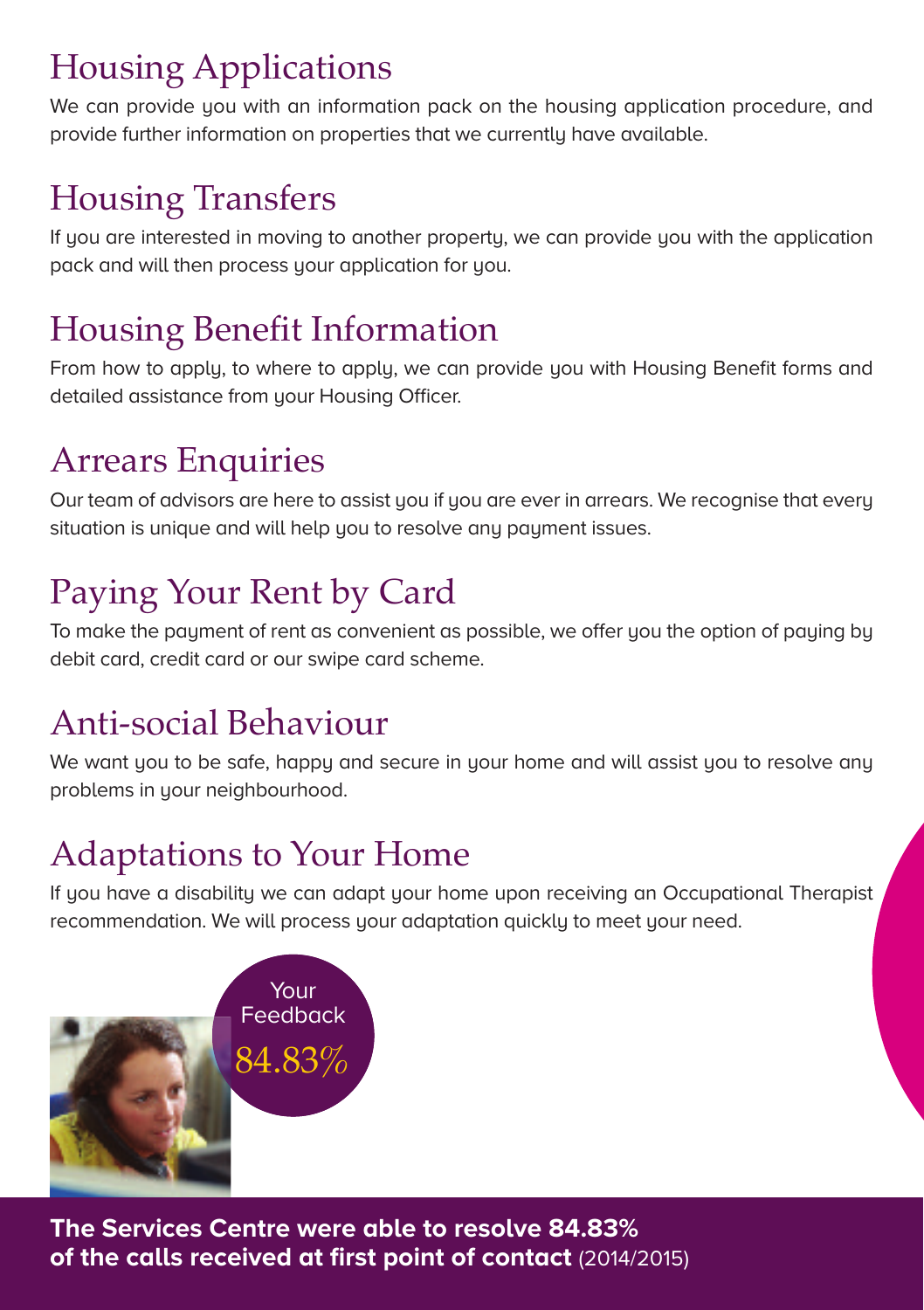#### Customer Service Performance

In relation to our customer care it is important that your voice is heard, as the feedback we receive is vital for Choice to identifu and correct any problems with our service delivery and to ensure that we meet the needs of all our tenants.

## Voluntas – Rated by Resident – Responsive Repairs

Choice will be working with Voluntas, an independent survey company, who conduct a number of ongoing telephone surveys on behalf of Choice. Services such as maintenance, repairs and customer services will all be



assessed within the survey called 'Rated by Residents'. Choice will be gaining feedback on its services through Voluntas 'Rated by Residents' and through works order feedback.

## Works Order Feedback – Tenant Satisfaction

Alongside the survey conducted by Voluntas 'Rated by Residents', Choice conduct our own satisfaction surveus on a continual basis to provide additional tenant feedback.

When reporting a repair to Choice, our tenants will receive a repair notification letter. In this letter we ask tenants to provide their feedback on the repair and on the contractor's performance. We encourage all of our tenants to fill out the simple repair and adaptation feedback form to assist Choice in maintaining a high standard of service.

*It is important that we receive your feedback to ensure that we meet the needs of all our tenants.*

Your Feedback 91.45%

**Through feedback received, Services Centre advisors received 91.45% in call quality** (2014/2015)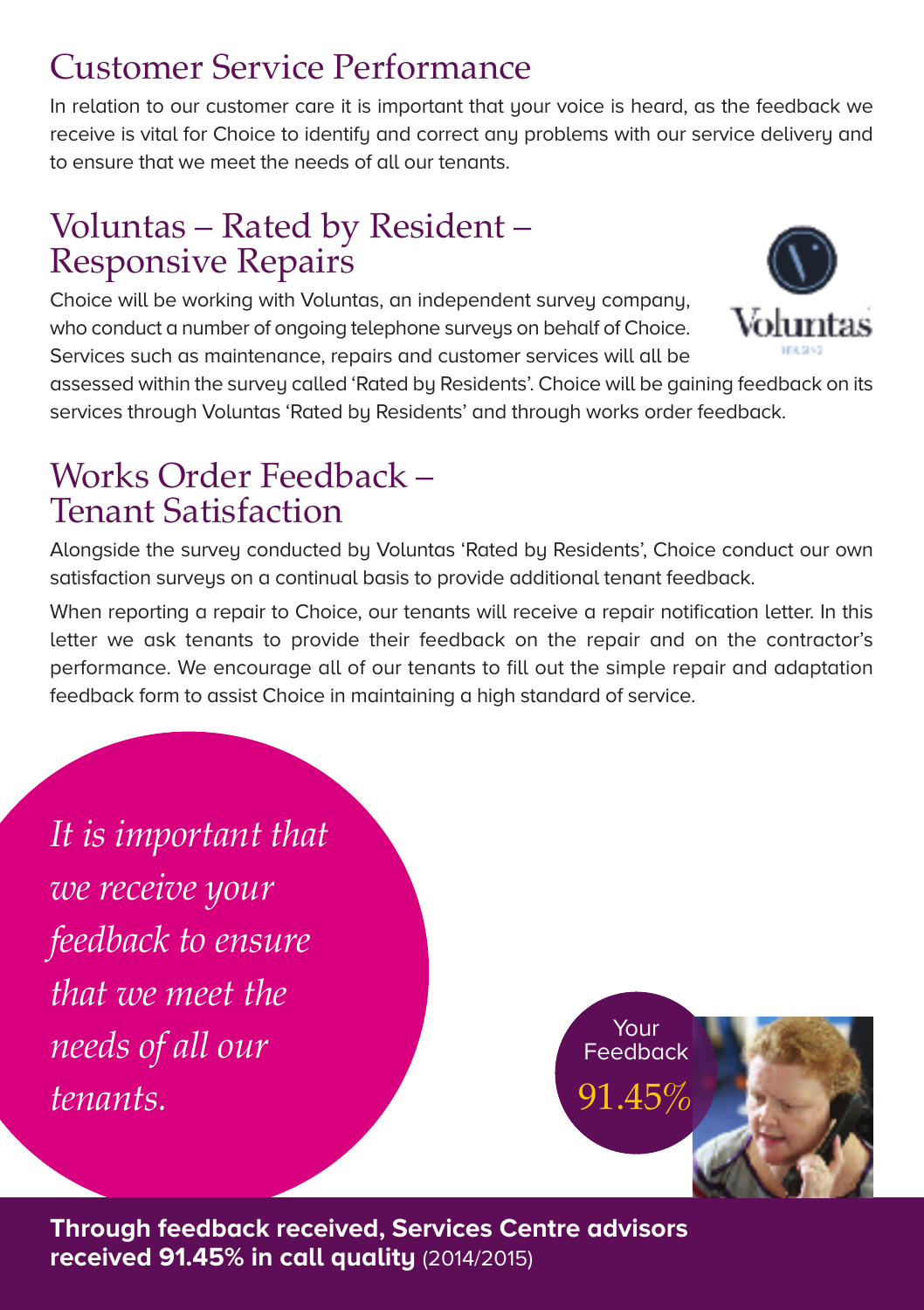#### Tenants' Forum visit the Services Centre

Rita Murray, a representative from the Tenants' Forum, was able to visit the Services Centre and experience first hand the service that the advisors deliver.

Here is what Rita has to say about her visit:

*"Recently I had occasion to visit the Services Centre, literally a beehive of activity! On observation it was easy to see how repairs and complaints are handled so efficiently by the very competent and pleasant staff at the end of the telephone when tenants call. Regarding the percentage of calls received daily, the Services Centre is the hub of the Association."*





**Between April 2013 and 2014 the Services Centre received 97.09% satisfaction rate from tenants** (2014/2015)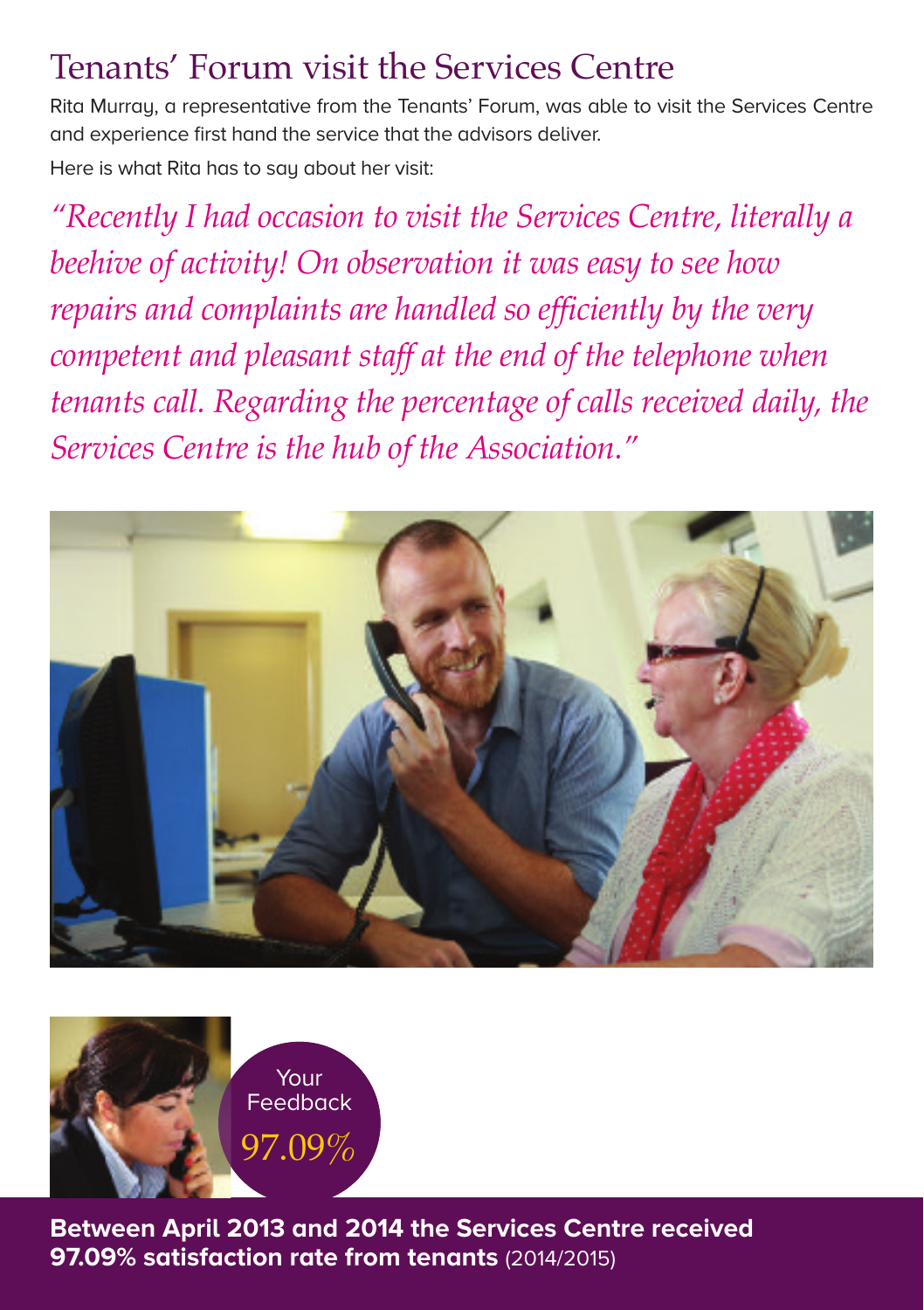#### Fold Telecare

Choice is pleased to be working in partnership with Fold Telecare for out-of –hours telecare service. Fold's highly trained team of advisors will ensure that our tenants will continue to receive a consistently high level of service 24 hours a day, seven days a week.



Sheltered and supported tenants can use a simple pull cord in the living room, bedroom and bathroom as a quick and easy way to call for help and assistance.

If the scheme coordinator is not on the premises at the time, or the call is out of normal working hours, tenants will be immediately transferred to the Fold Telecare call advisor team.

#### Emergency Repair Helpline

Choice also operates an emergency repair helpline through Fold Telecare for tenants who have an emergency repair outside normal office hours.

**To access this service, you can telephone the Helpline on 0300 111 2211.**



**The Services Centre answered 73,533 calls between April 2013 and March 2014** (2014/2015)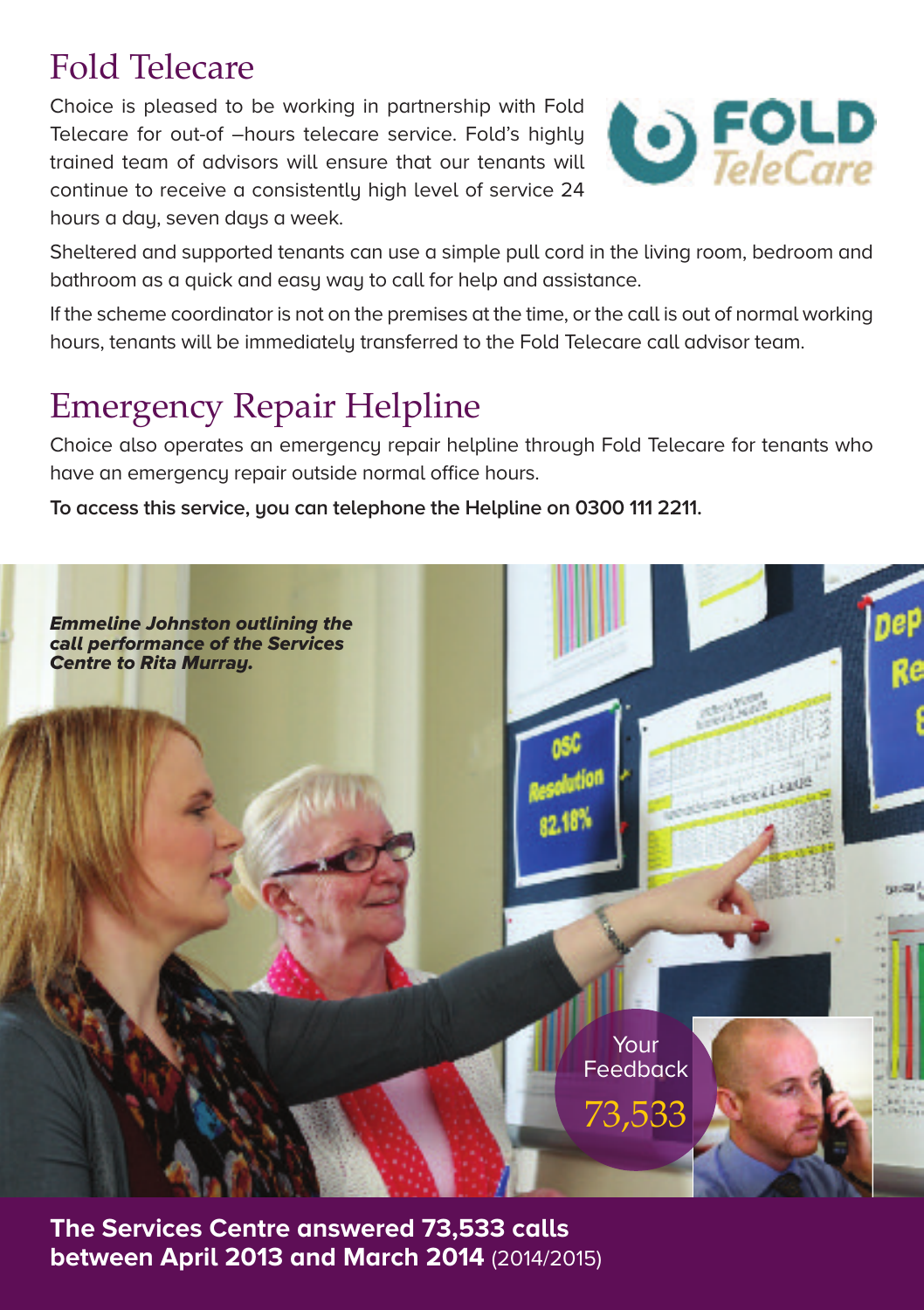*New text messaging service.*

New Texting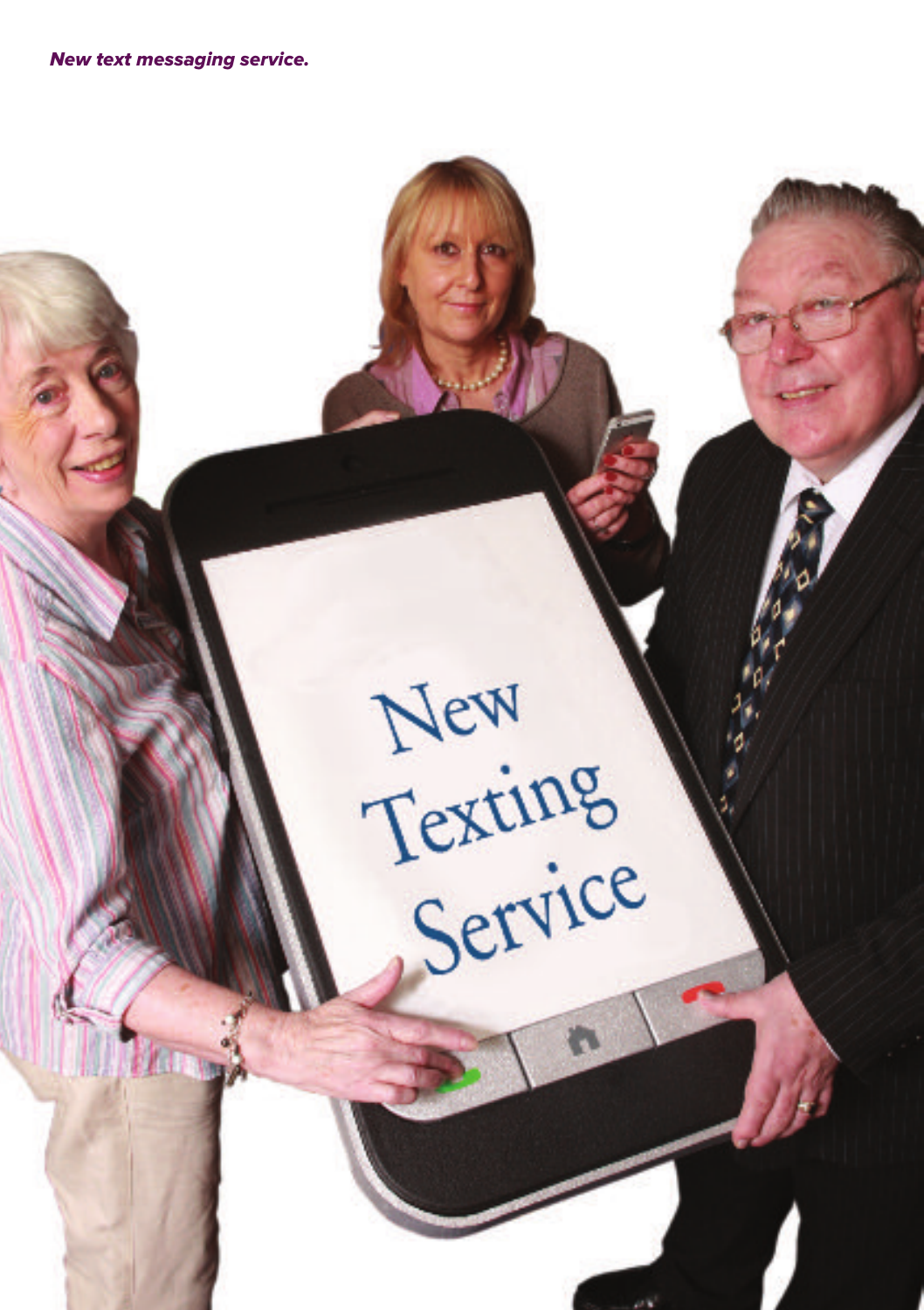# Text Messaging Service

**Here at Choice, we are aware that it is not always possible for tenants to answer phone calls from our staff during office hours. We therefore provide a text messaging service to give you updates on your rent account, repair status, remind you of appointments we have made with you, and update you on all our other services.**

**We are also pleased to announce the new two-way communication function of the text messaging service which will be rolled out in the near future. This function will allow tenants to:**

- **• Request an up-to-date balance on their rent account.**
- **• Request a call back from a member of staff.**
- **• Report an ASB incident.**
- **• Log a complaint, compliment or suggestion.**
- **• Apply to join the Tenants' Forum.**

**Choice will not pass your details on to any third party and text messages will only be sent during the business hours of 9.00am and 5.00pm, Monday to Friday. Text messages will not contain information that is classed as personal or which can identify an individual.**

**The text messaging service will provide a more flexible and efficient method of communication between Choice and our tenants. If you have recently changed your telephone number, please remember to provide us with your current contact details so that you can avail of this service. However, if you would prefer not to be contacted in this way, you can opt out of the text messaging service.**

**We look forward to hearing your feedback about the text messaging service, you can contact us online at www.choice-housing.org.**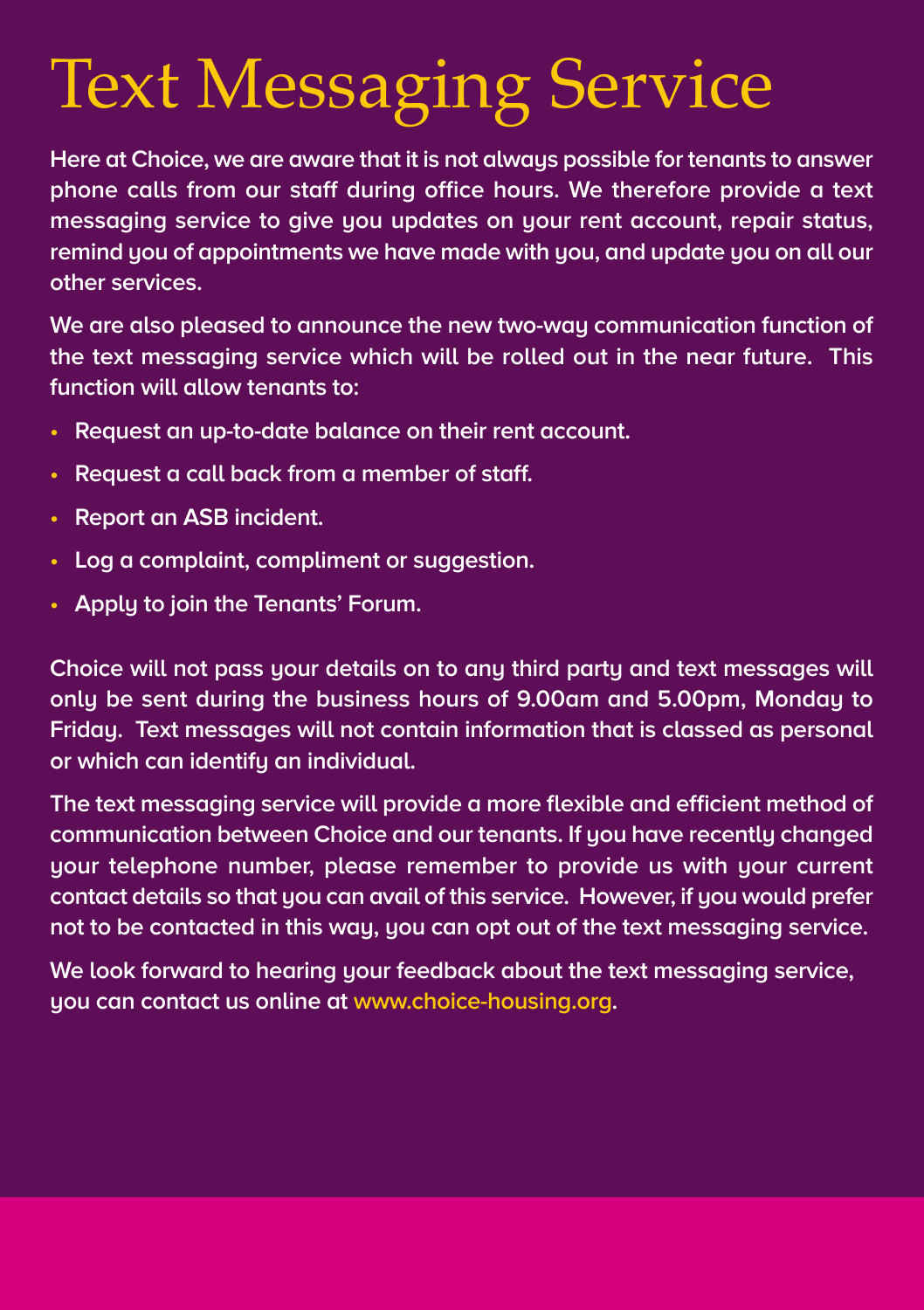## Paying your rent with our Income Recovery Team

**Under the terms of your Tenancy Agreement you have an obligation to pay your rent, rates and, if applicable, service charges every week. Therefore, you must remember to:**

- **• Make every effort to pay your rent on time.**
- **• Respond to letters or visits from our staff.**
- **• Make sure you have provided the Northern Ireland Housing Executive with all the information they need to process your Housing Benefit application.**

**The Income Recovery Team is responsible for monitoring rent accounts on a weekly basis and provide a dedicated service for tenants in rent arrears.**

**If you have difficulty in paying your rent or find yourself in arrears, you should contact the Income Recovery Team immediately. The sooner you get in touch with us, the easier it is to sort things out.**

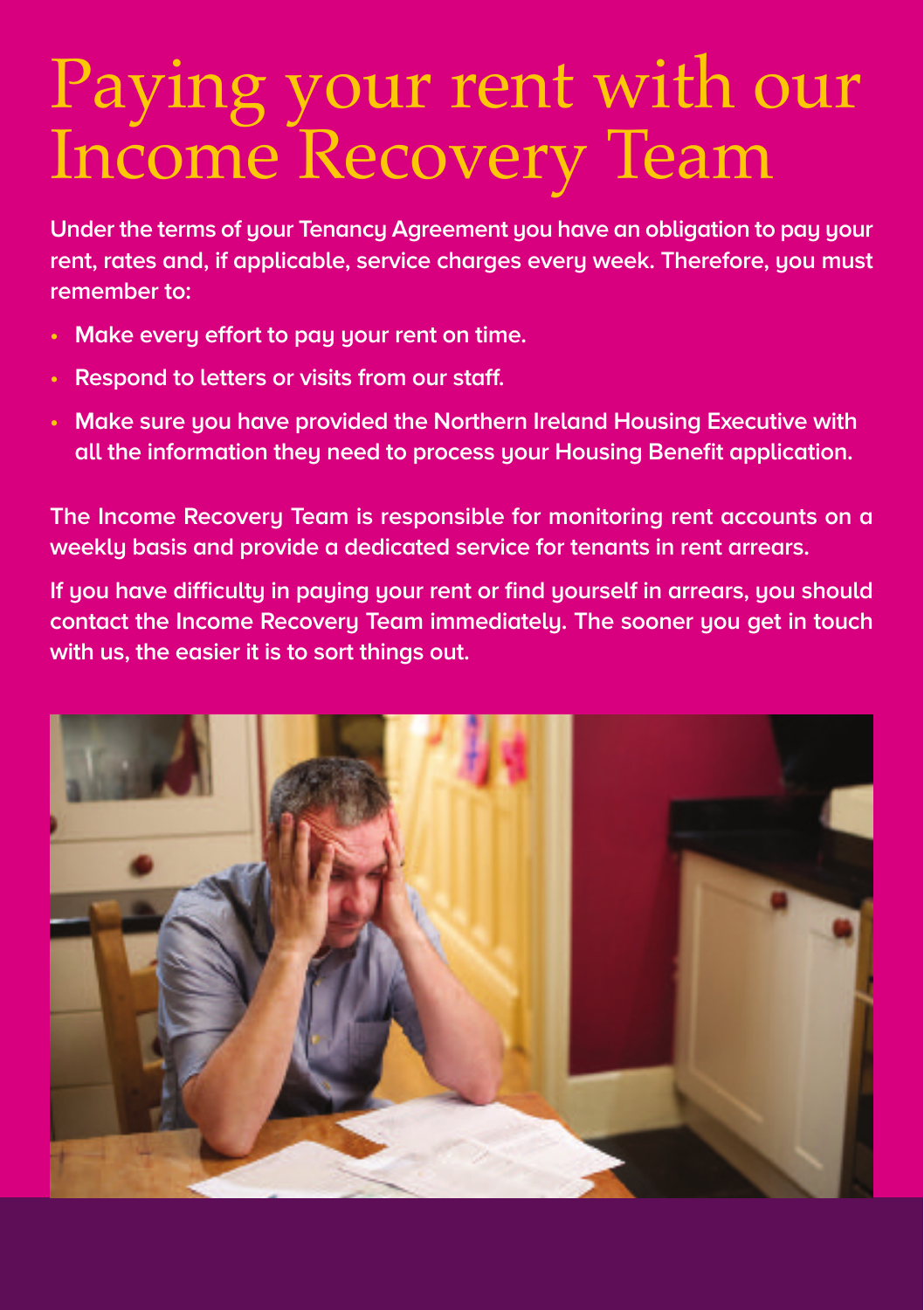uture together

*The Income Recovery Team.*

细